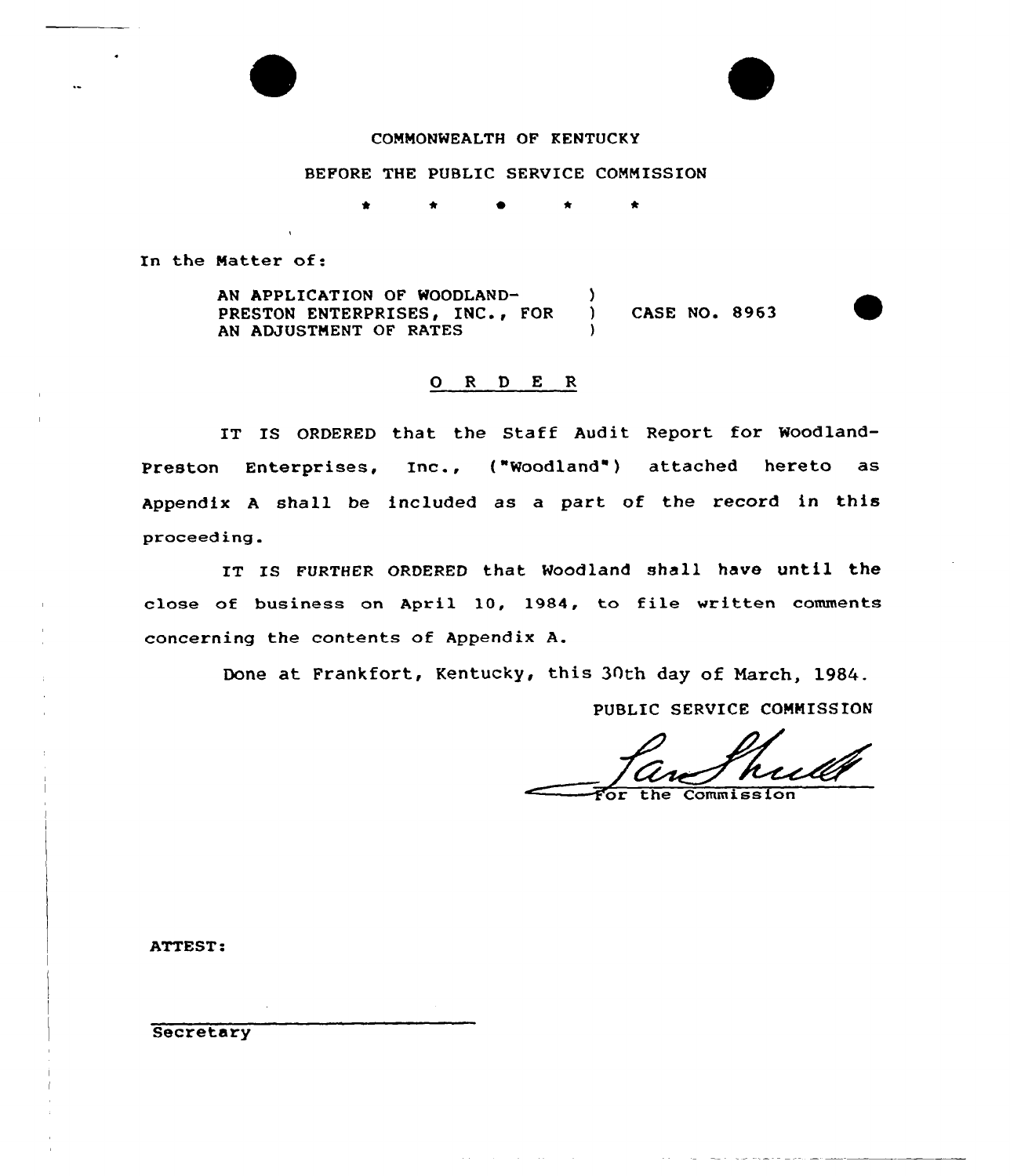



#### APPENDIX A

AN APPENDIX TO AN ORDER OF THE KENTUCKY PUBLIC SERVICE COMMISSION IN CASE NO. 8963 DATED 3/30/84

> AUDIT REPORT OF WOODLAND-PRESTON ENTERPRISES, INC

#### PREFACE

On January ll, 1984, Woodland-preston Enterprises, Inc., ( Woodland" ) filed its application seeking an increase in its rates for sewer service. Woodland applied under the Alternative Rate Filing ("ARF") procedure for small utilities for an increase in its monthly rate from  $$5.25$  to  $$8.00$ .

As part of its endeavor to shorten and simplify the regulatory process for small utilities the Commission chose to perform a limited financial audit of Woodland's operations for calendar years 1982 and 1983 rather then issue written data requests to the utility. Members of the Commission staff working on the rate case were Mr. Gary Forman and Mr. Jeff Shaw of the Division of Rates and Tariffs. They met with Mr. E. Jay Preston, Woodland's president, on February 21, 1984, in Paintsville, Kentucky, for the purpose of performing the audit. Mr. Preston made available all financial records in his possession and made an effort to answer all questions related thereto.

### SCOPE

This examination consisted of an analysis and review of all cash receipts and disbursements and related financial records of the utility for the years 1982 and 1983. Inasmuch as it is more current, and therefore, more representative of Woodland's ongoing operations, the financial data for calendar year 1983 has been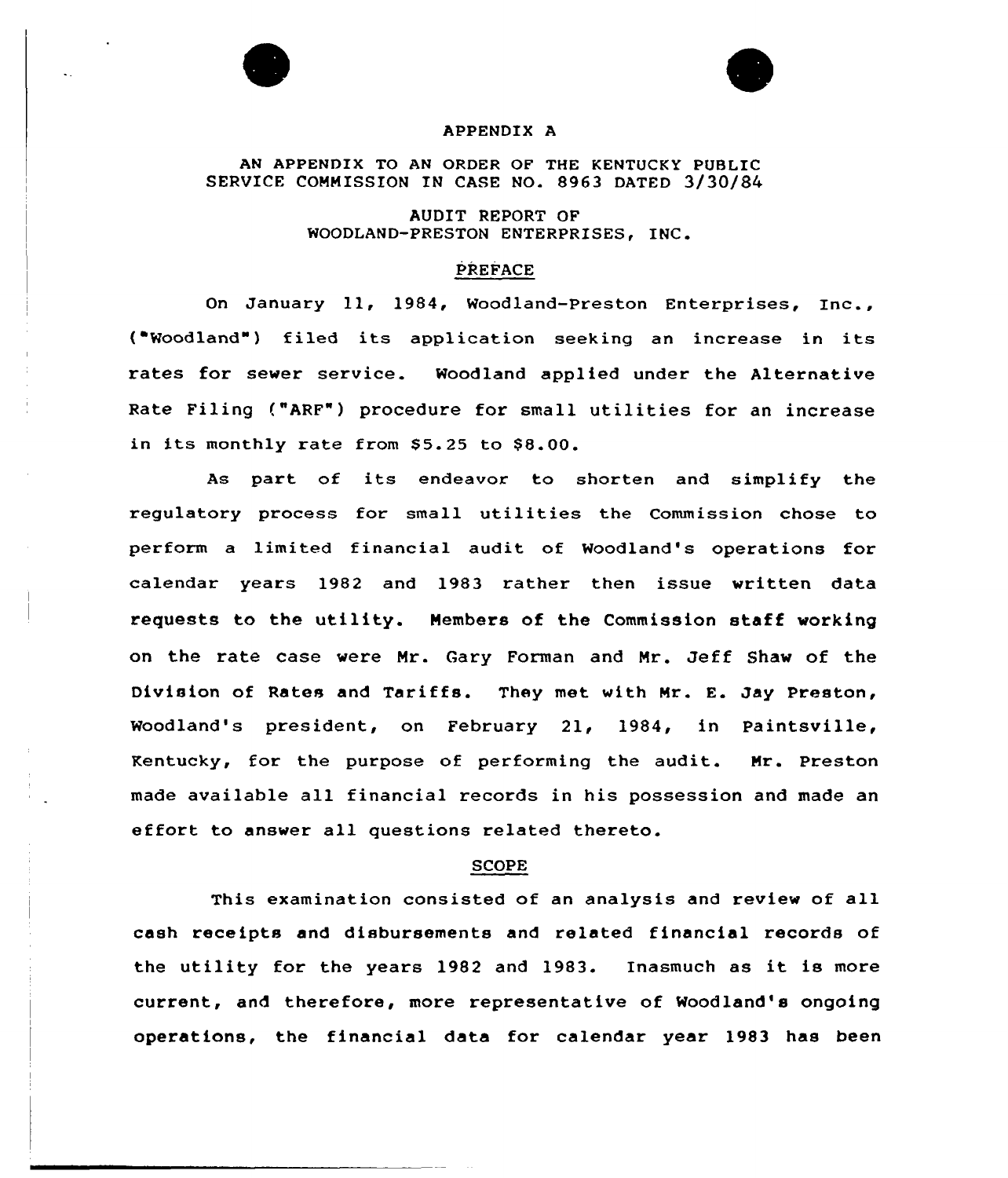used as the basis for evaluating the utility's additional revenue needs. The financial data for calendar year 1982 was analyzed for the purpose of determining what, if any, accounting or classification changes might be appropriate. Moreover, in order to facilitate the processing of Woodland's rate case we have gone beyond the test year actual operating statement and recommended adjustments in this report which would be consistent with the Commission's typical rate-making treatment of certain items. The pro forma operating statement contained in this report may or may not be adopted by the Commission in the final analysis of the rate case.

#### FINDINGS

# 1082 Operating Revenues

Woodland's 1982 Annual Report reflected 81,183 in operating revenues. The analysis of Woodland's billings and revenue collections shows that actual operating revenues during 1982 were \$1,241 and that \$58 of the revenues collected were not cleared through the utility's operating revenue account. Based on our review, this amount should have been reflected in revenues and carried through to the statement of retained earnings and then reflected as a deduction to the retained earnings account in the form of an owner's withdrawal of capital.

## Plant Additions

In March 1982, Woodland purchased <sup>a</sup> new pump motor at a cost of 8872. In Woodland's 1982 financial statements this amount was recorded as an operating expense and classified under Pumping System — Labor and Materials Expense.

 $-2-$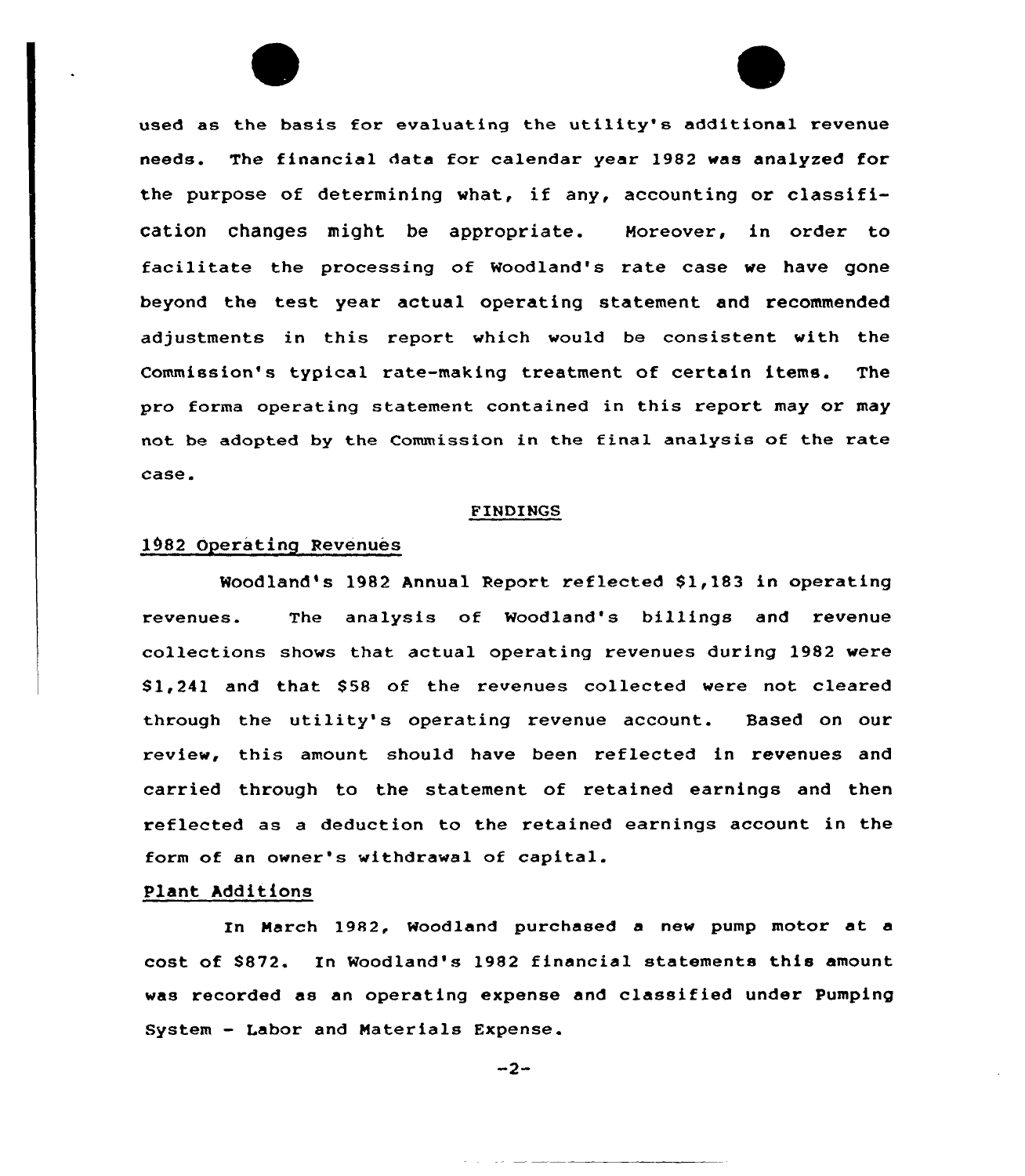Proper accounting of this type of expenditure under the Uniform System of Accounts for Sewer Utilities would require capitalizing the cost of the motor as an addition to plant in service and then depreciating the asset aver its estimated useful life which the Commission generally finds to be <sup>5</sup> years. This accounting treatment would affect two changes to Woodland's 1982 income statement, i.e. — <sup>a</sup> decrease in operating expenses of S872 and an increase in depreciation expense of \$174. The year-end balance sheet for 1982 would also reflect the following changes: An increase of \$872 to utility plant, an increase of \$174 to the depreciation reserve, and an increase of \$698 to retained earnings.

### 1983 Operating Revenues

The analysis of Woodland's billings and revenue collections for calendar year 1983 reflects sewage service revenues of \$1,588. Woodland's 1983 annual report, filed with the Commission on March 14, 1984, showed 82,164 in sewage service revenues. However, this improperly includes amounts transferred from Woodland's savings account as revenue and improperly reflects <sup>a</sup> loan from Mr. Preston as operating revenue. The amount of the loan was S500 which should be recorded as a liability on which interest will accrue in favor of Mr. Preston.

The deduction of the loan amount from Woodland's reported operating revenues leaves a balance of S1,664 or S76 more than the amount of S1,588 reflected by our audit. However, this does not agree with the amount of \$459 which was actually transferred from the savings account to the checking account. We will attempt to

 $-3-$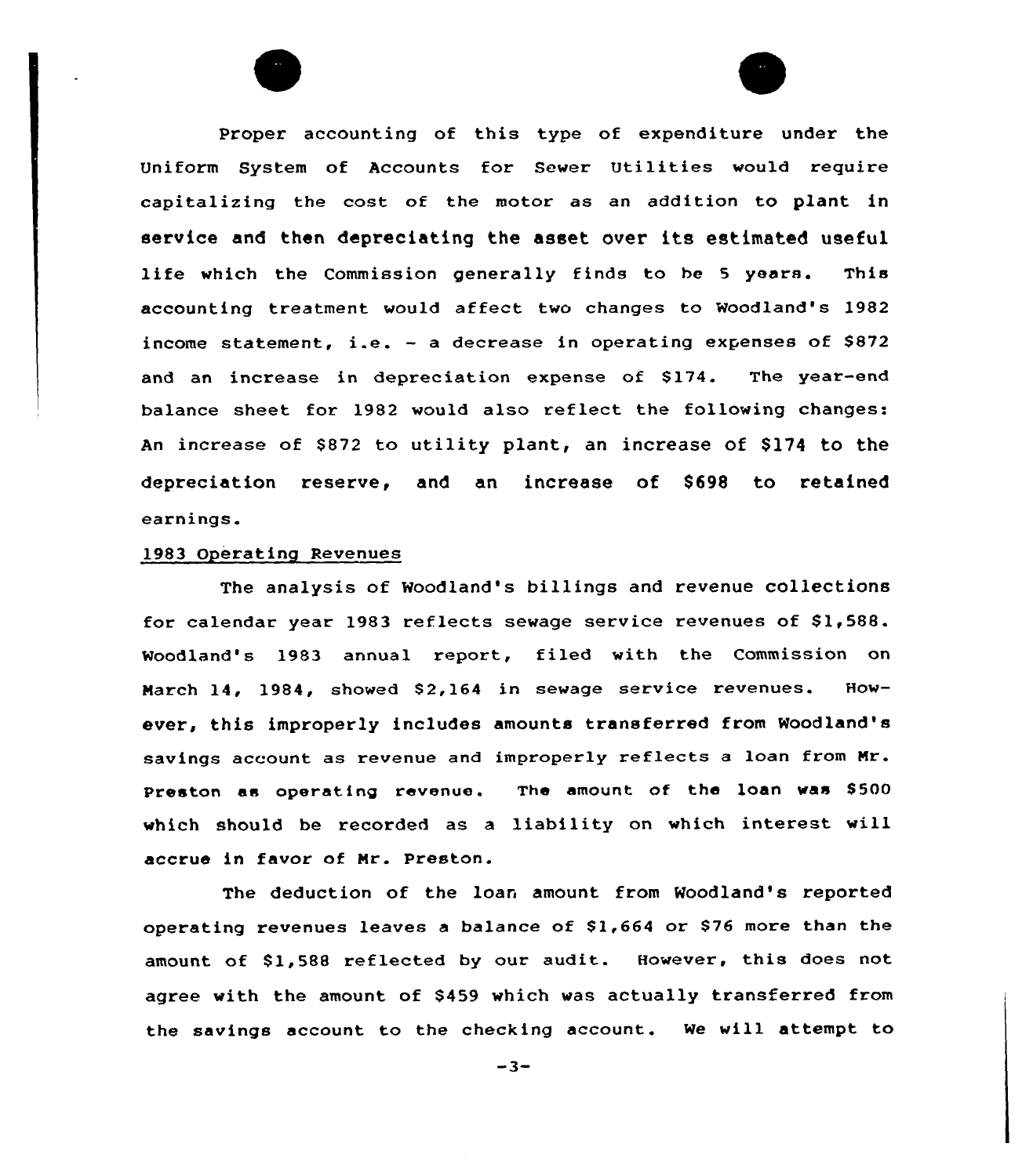

reconcile these differences in subsequent correspondence with Woodland related to the accuracy of its annual report.

At the end of 1983, 31 customers were connected to Woodland's sewage treatment system and vere being billed a rate of \$ 5.25 per month. This amount represents the rate approved by the Commission in April 1983 in Case No. 8651. Since this rate was in effect for only part of the calendar year, a pro forma adjustment of \$ 365 is required for rate-making purposes to reflect the amount of revenues the current rate would generate over 12 months based on 31 customers.

### Maintenance Expense

In September 1983, Woodland incurred an expense of \$640 for the rebuilding of an existing pump motor. This represents an unusual, extraordinary expense which should extend the life of the motor significantly. Therefore, for rate-making purposes an adjustment would be required to eliminate the expense of \$640; however, an additional adjustment would be made to amortize the expense over a reasonable length of time. <sup>A</sup> 5-year amortization period would be considered reasonable based on the normal useful life of a pump motor. This would result in an adjustment to increase operating expenses by S128 for rate-making purposes.

### Depreciation Expense

In Case No. 8651 the Commission found that the total cost of the utility plant had been recovered through the sale of the subdivision lots in Woodland's service area. Therefore, the annual recorded depreciation expense of 8618 would be excluded for rate-making purposes. However, the accounting adjustment for

 $-4-$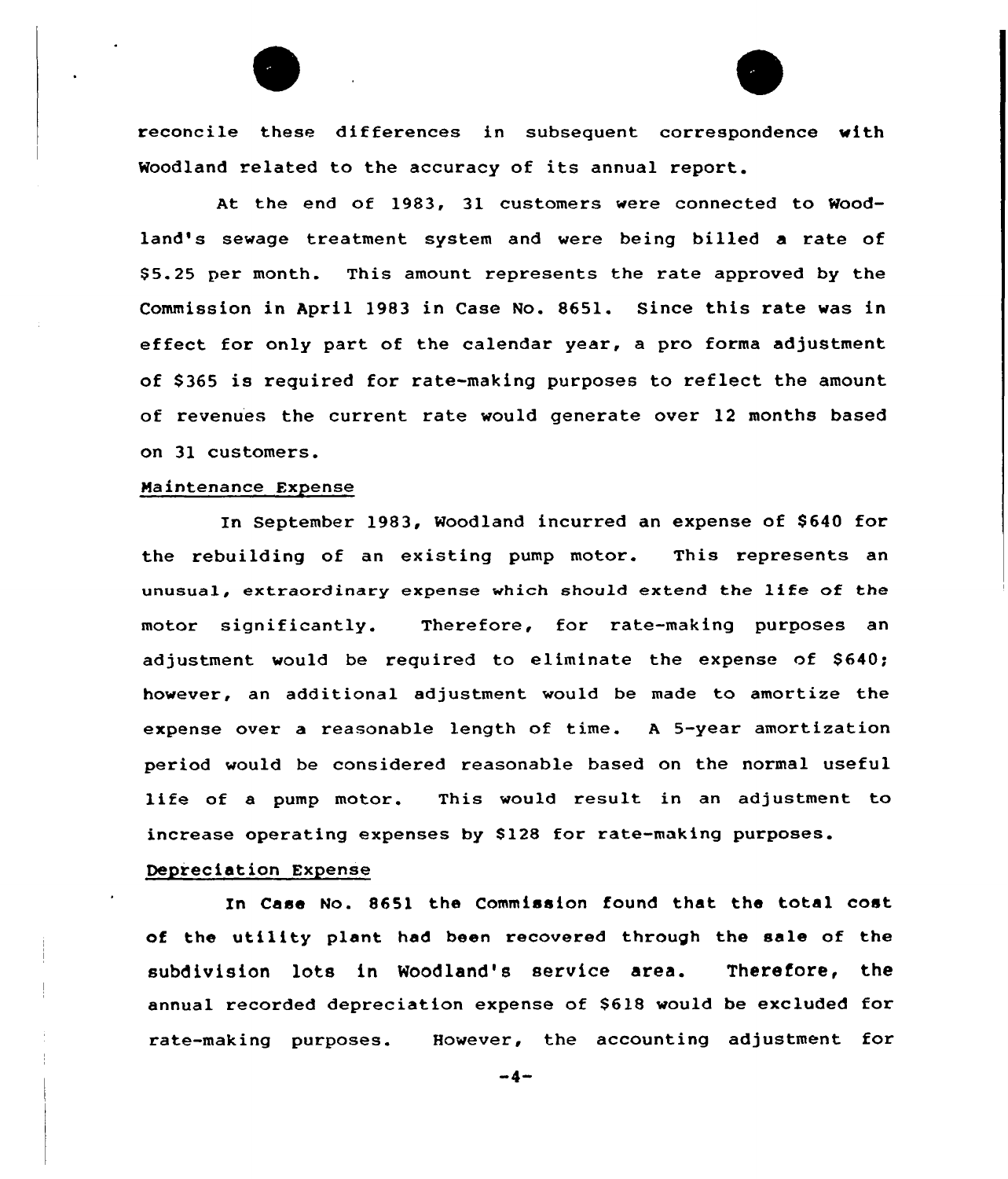calendar year 1982 would result in additional depreciation expense of S174 for the recovery of the cost of the new pump motor. Extraordinary Maintenance Expense

In Case No. 8651 the Commission found that Woodland incurred S608 in extraordinary maintenance expense during its test year, calendar year 1981. An adjustment was made to amortize and recover this expense over <sup>2</sup> years for rate-making purposes. Since <sup>1</sup> year remains of the 2-year amortization period, it is proper to still reflect the annual amortization expense of \$304 as an operating expense for rate-making purposes. Therefore, an adjustment has been made to increase operating expenses by that amount.

The effect of these adjustments on Woodland's 1983 operating statement would be as follows:

|                        | 1983<br>Actual-<br>Per Audit | Adjustments | 1983<br>Adjusted-<br>Per Audit |
|------------------------|------------------------------|-------------|--------------------------------|
| Operating Revenues     | 1,588<br>S.                  | S<br>365    | 1,953<br>S.                    |
| Operating Expenses     |                              |             |                                |
| Purchased Water        | \$<br>147                    | $-0-$       | S<br>147                       |
| Purchased Power        | 666                          | $-0-$       | 666                            |
| Water Testing          | 136                          | $-0-$       | 136                            |
| Maintenance            | 1,107                        | (640)       | 467                            |
| Outside Services       | 160                          | $-0-$       | 160                            |
| Miscellaneous Expenses | 47                           | $-0-$       | 47                             |
| Depreciation           | 618                          | (444)       | 174                            |
| Amortization           | $-0-$                        | 432         | 432                            |
| Taxes                  | 151                          | $-0-$       | 151                            |
| Total                  | 53,032                       | 5(652)      | 52,380                         |
| Operating Income       | \$(1, 444)                   | \$1,017     | (427)<br>s                     |
| Other Income           | S<br>6.                      | $-0-$       | \$<br>6                        |
| Income<br>Net          | \$(1, 438)                   | \$1,017     | (421)                          |

 $-5-$